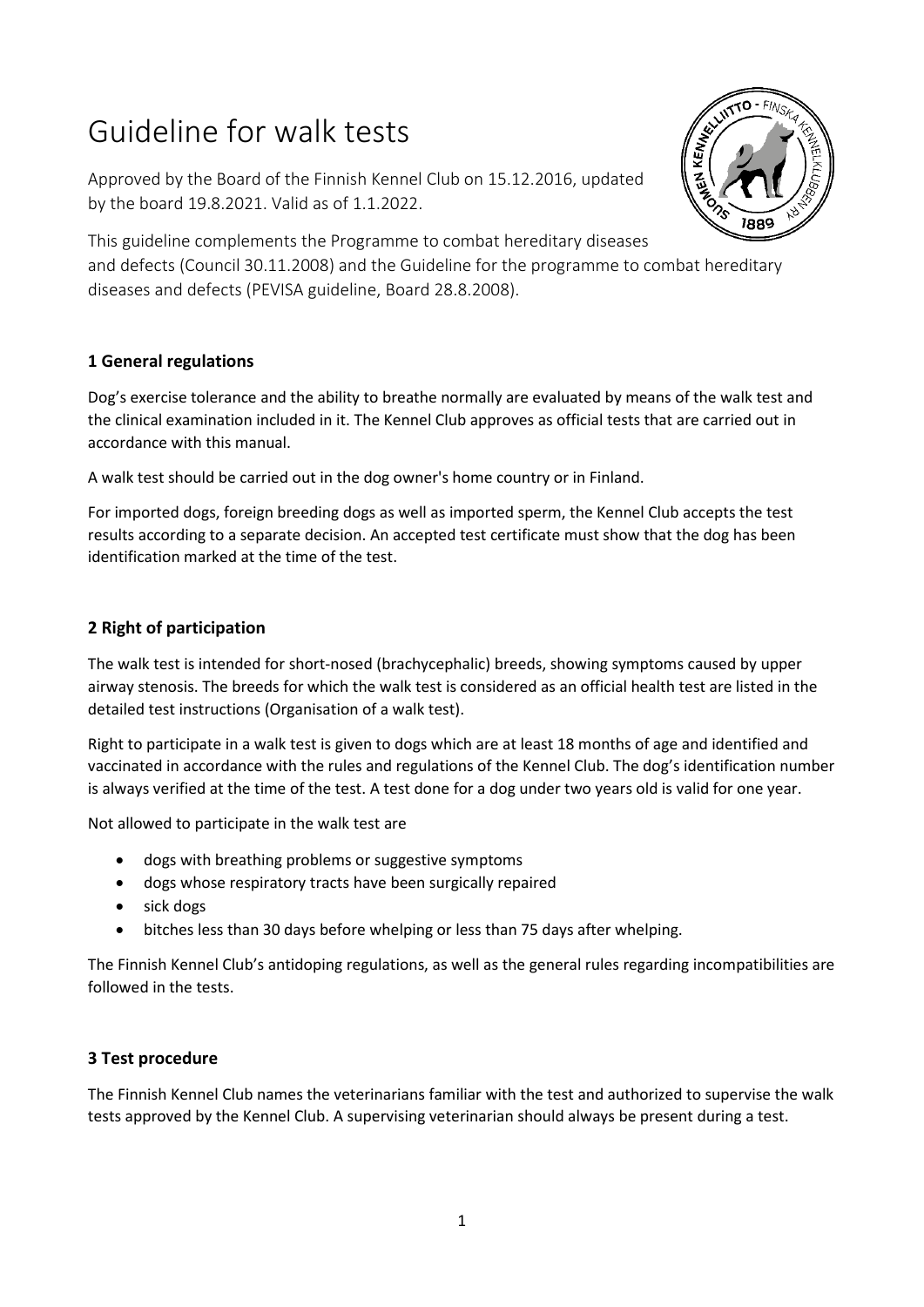The supervising veterinarian decides on the basis of an initial clinical investigation whether the dog can take part in the test. The veterinarian may also interrupt a dog's test on humane grounds. However, the dog is always tested at the owner's responsibility.

Walk tests are conducted following the detailed test instructions (Organisation of a walk test) approved by the Scientific Commission of the Kennel Club. Test procedure in brief:

- 1. Measurement of the dog's heart rate and body temperature, evaluation of general condition
- 2. 1000 meter walk on a leash
- 3. Assessment of the dog after the recovery time: heart rate, body temperature, general condition.

The dog must spend the recovery time in the same room as where the walk was carried out. The dog should not be cooled down otherwise than by supplying it with water (except for humane reasons, which result in a failed test).

Clinical data related to the test and the actual test results are recorded on a Kennel Club walk test form, which is delivered to the Kennel Club.

#### **4 Results of the walk test and repeating the test**

The result of the walk test depends on the dog's level of performance and / or clinical examination, based on the decision of the supervising veterinarian:

| <b>Result of the test</b> | <b>Definition</b>                                                                                                                                                                           |
|---------------------------|---------------------------------------------------------------------------------------------------------------------------------------------------------------------------------------------|
| Approved                  | The dog walks / trots 1,000 meters within the required time, and recovers<br>sufficiently from the walk within the recovery time.                                                           |
| Failed                    | The dog is, based on the initial clinical examination, showing signs of<br>٠<br>serious respiratory symptoms (including also severe hyperthermia).                                          |
|                           | The supervising veterinarian interrupts the test due to the dog's respiratory<br>symptoms.                                                                                                  |
|                           | The dog cannot perform the test and / or recover sufficiently within the<br>required time.                                                                                                  |
| Discontinued              | The supervising veterinarian detects any other visible illness, which<br>$\bullet$<br>completely prevents the dog from taking part in the test or prevents the<br>continuation of the test. |
|                           | The test is interrupted by the dog's owner or handler                                                                                                                                       |

Results of the walk test, the possible cause of the interruption as well as dog's clinical BOAS (brachycephalic obstructive airway syndrome) classification will be displayed in the Kennel Club's breeding database.

If the supervising veterinarian observes an excessive distraction in the test session, the test is interrupted, and no result is recorded for the dog.

A failed test can be repeated once.

A discontinued test can be repeated twice.